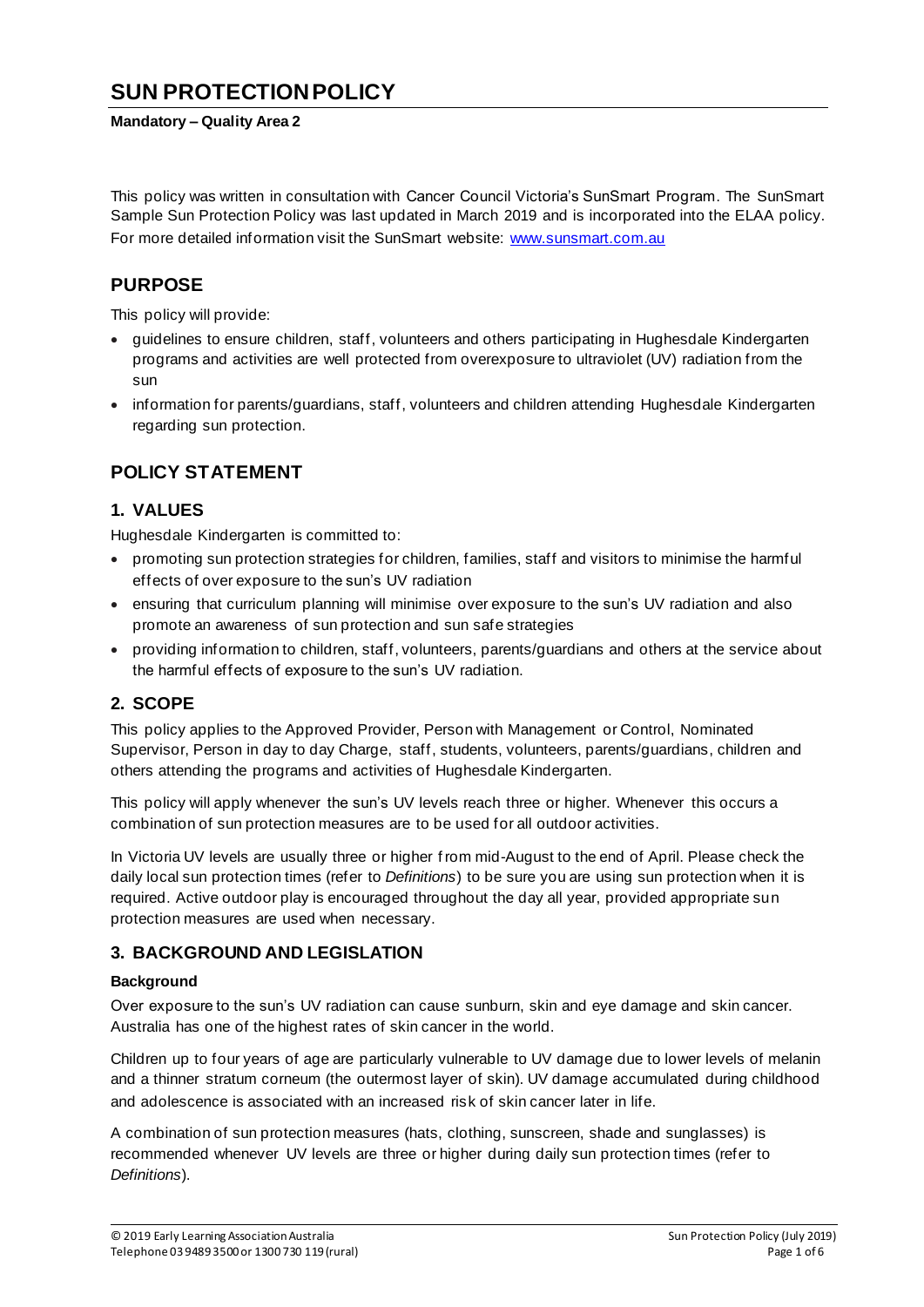It is a requirement under the Occupational Health and Safety Act 2004 that employers provide a healthy and safe environment for all persons who access the service's facilities and/or programs.

Legislation that governs the operation of approved children's services is based on the health, safety and welfare of the children and requires that children are protected from hazards and harm.

#### **Legislation and standards**

Relevant legislation and standards include but are not limited to:

- *Child Wellbeing and Safety Act 2005* (Vic) (Part 2: Principles for Children)
- *Education and Care Services National Law Act 2010*: Section 167
- *Education and Care Services National Regulations 2011*: including Regulations 100, 101, 113, 114, 168(2)(a)(ii)
- *National Quality Standard,* Quality Area 2: Children's Health and Safety
	- − Standard 2.3: Each child is protected
		- − Element 2.3.2: Every reasonable precaution is taken to protect children from harm and any hazard likely to cause injury
- *Occupational Health and Safety Act 2004*

### **4. DEFINITIONS**

The terms defined in this section relate specifically to this policy. For commonly used terms e.g. Approved Provider, Nominated Supervisor, Regulatory Authority etc. refer to the *General Definitions* section of this manual.

**Clothing for sun protection:** Clothing that is loose-fitting, made from cool, densely woven fabric and covers as much skin as possible: tops with elbow-length sleeves and, if possible, collars and kneelength or longer shorts and skirts. Singlet tops and shoestring tops/dresses do not provide adequate protection in the sun.

**Daily sun protection times:** Times when it is estimated that the sun's UV radiation will be three or higher. Information about the daily sun protection times is available in the weather section of the daily newspaper, on the SunSmart website at: www.sunsmart.com.au, at myuv.com.au, as a free SunSmart app and as a free widget that can be added to websites.

**Shade:** An area sheltered from direct and indirect sun, such as a large tree, canopy, verandah or artificial cover. Shade can be built, natural or temporary and can reduce overall exposure to the sun's UV by 75%. When combined with appropriate clothing, hats and sunscreen, children can be well protected from UV over exposure when outdoors. Research shows that preschool environments with trees, shrubbery, and broken ground not only provides better sun protection in outdoor play but also triggers more physical activity.

**Sunhat:** SunSmart recommends broad-brimmed, legionnaire or bucket-style hats that shade the face, neck and ears. Baseball caps and visors offer little protection to the cheeks, ears and neck, and are not recommended.

**Sunglasses:** Sunglasses are optional. If worn, it is recommended that glasses are a close fitting, wraparound style that meet the Australian Standard 1067 (Sunglasses: Category 2, 3 or 4) and cover as much of the eye area as possible. Wearing a hat with a brim that shades the eyes can also reduce UV radiation to the eyes by 50%.

**Sunscreen:** SPF 30 (or higher) broad-spectrum, water-resistant sunscreen. Sunscreen should be reapplied every two hours, even when labelled 4 hours water resistance. Monitor the expiry date and store in a cool, dry place. From 3 years of age, children are encouraged to apply their own sunscreen under supervision of staff to help develop independent skills ready for school.

**SunSmart:** The name of the program conducted by Cancer Council to help prevent skin cancer: www.sunsmart.com.au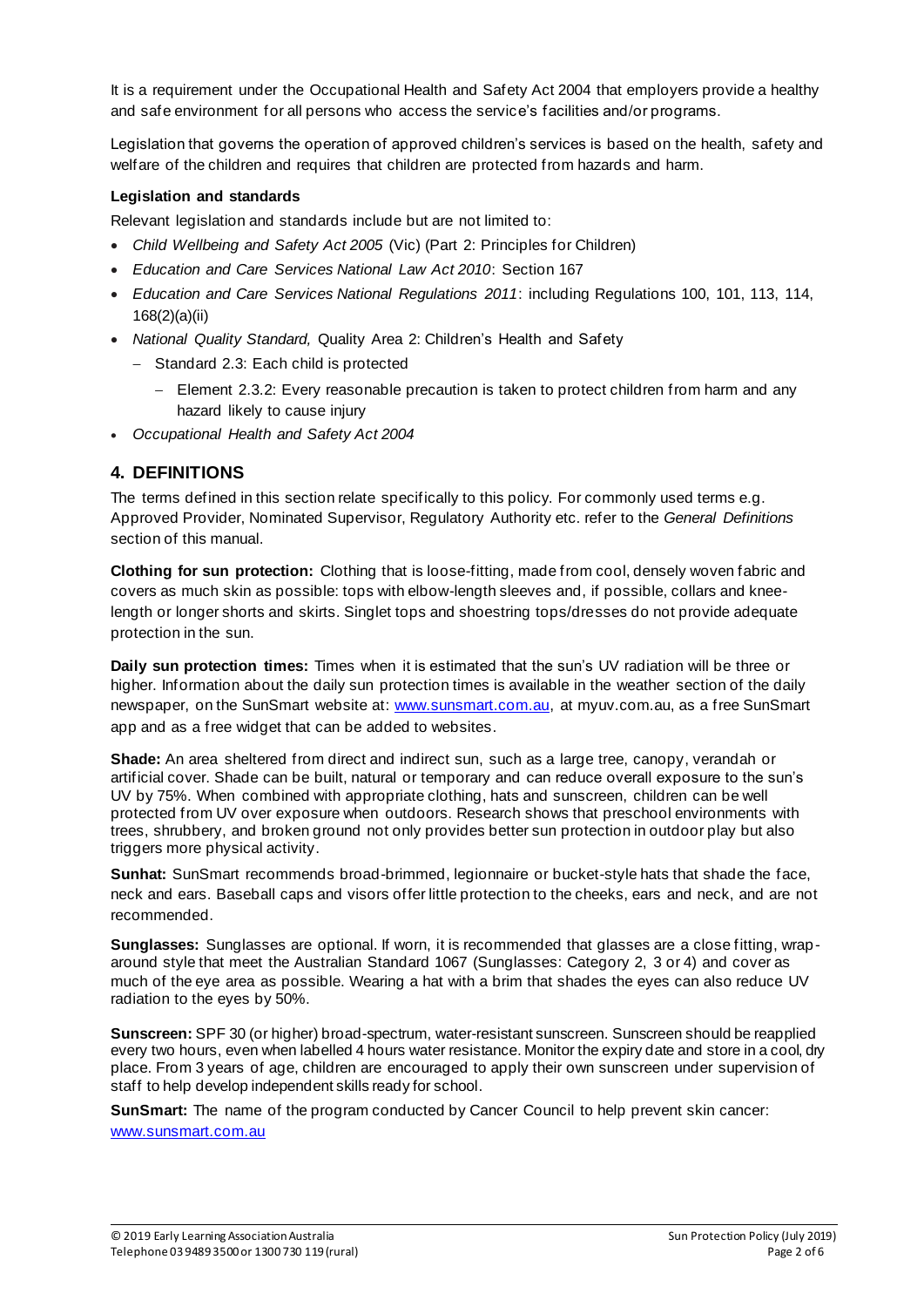### **5. SOURCES AND RELATED POLICIES**

### **Sources**

- AS/NZS 4685.0:2017, Playground equipment and surfacing Development, installation, inspection, maintenance and operation.*6.2.1 General considerations, 6.3.9 Shade and sun protection, Appendix A Shade and sun protection*
- Safe Work Australia: Guidance Note Sun protection for outdoor workers (2016)
- Cancer Council Australia: www.cancer.org.au/sunsmart
- Get Up & Grow: Healthy eating and physical activity for early childhood. Department of Health resources. Particularly Section 2 of the Director/Coordinator Book and the Staff Book : http://www.health.gov.au/internet/main/publishing.nsf/Content/phd -early-childhood-nutrition-resources
- SunSmart: www.sunsmart.com.au
- Victorian Institute of Teaching (VIT) The Victorian Teaching Profession Code of Conduct Principle 3.2
- Australian Professional Standards for Teachers (APST) Standard 4.4 and 7.2
- ARPANSA Radiation Protection Standard for Occupational Exposure to Ultraviolet Radiation (2006)
- Belonging, Being and Becoming The Early Years Learning Framework (July 2009)
- Victorian Early Years Learning and Development Framework (VEYLDF) (May 2016)
- Victorian School Building Authority Building Quality Standards Handbook (BQSH): Section 5.1.4 Shade Areas (2018)
- AS 4174:2018 Knitted and woven shade fabrics
- AS/NZS 1067.1:2016, Eye and face protection Sunglasses and fashion spectacles
- AS/NZS 4399:2017, Sun protective clothing Evaluation and classification
- AS/NZS 2604:2012 Sunscreen products Evaluation and classification
- Australian Government Therapeutics Goods Administration (TGA) Australian regulatory guidelines for sunscreens: 4. Labelling and advertising – directions for use of the product

#### **Service policies**

- *Excursions and Service Events Policy*
- *Nutrition and Active Play Policy*
- *Occupational Health and Safety Policy*
- *Supervision of Children Policy*

# **RESPONSIBILITIES**

#### **The Approved Provider and Person with Management or Control is responsible for:**

- meeting the standards and requirements of the SunSmart early childhood program
- ensuring that this policy is up to date with current SunSmart recommendations: www.sunsmart.com.au
- ensuring parents/guardians are informed about the *Sun Protection Policy* on enrolment, including the need to provide an appropriate sunhat and clothing for sun protection (refer to *Definitions*) for their child when attending the service
- providing a supply of sunscreen for use on all persons to whom this policy applies
- ensuring parents/guardians provide an authority for staff to apply sunscreen prior to their child commencing at the service (Attachment 1) and that this is stored with each child's enrolment record (refer to *General Definitions*)
- ensuring children wear appropriate sunhats, clothing for sun protection and sunscreen when attending the service
- providing appropriate spare sunhats for children and adults that will be laundered after each use
- ensuring there is adequate shade in the service grounds to protect children from over exposure to UV radiation (Regulation 114)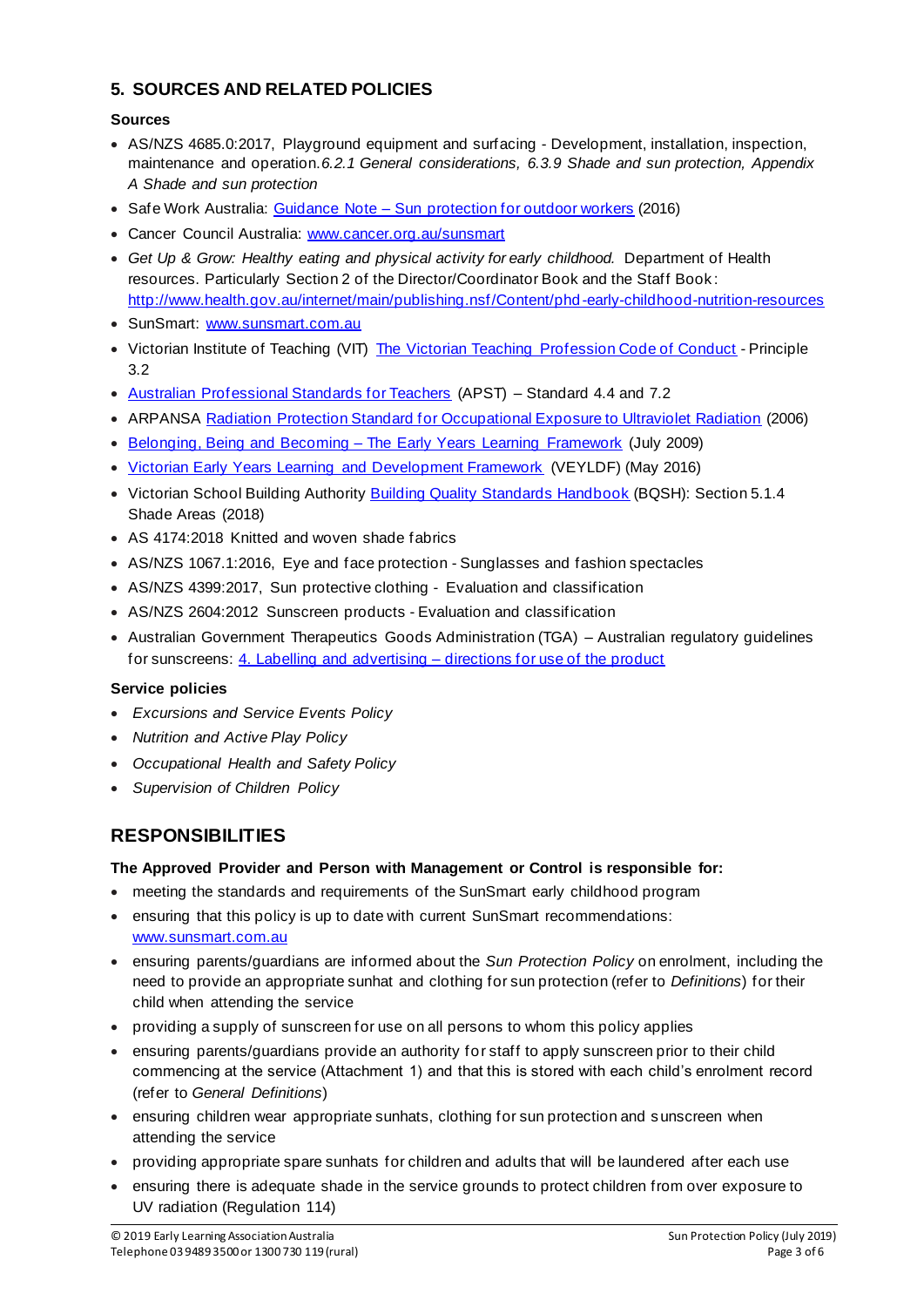- ensuring that program planning includes the application of a combination of sun protection measures for outdoor activities during the times specified in the *Scope* of this policy
- ensuring that the availability of shade is considered in a risk assessment prior to conducting excursions and other outdoor events (Regulations 100, 101)
- ensuring that information on sun protection is incorporated into the educational program (refer to the SunSmart website)
- ensuring all staff, children and other participants at the service wear sunhats, clothing for sun protection and sunglasses (optional) when outside, apply sunscreen and seek shade during the times specified in the *Scope* of this policy
- ensuring all staff are aware of the special needs of infants. Babies under 12 months should not be exposed to direct sun. They should remain in full shade and always be well-protected through the use of hats and cool, covering clothing when outside. With parental consent small amounts of a suitable SPF30 (or higher) broad-spectrum water-resistant sunscreen may be applied to babies over 6 months
- reinforcing this policy by providing information on sun protection (available on the SunSmart website) to service users via newsletters, noticeboards, meetings and websites etc .

#### **The Nominated Supervisor, Person in day to day charge and early childhood teachers are responsible for:**

- ensuring parents/guardians are informed of the *Sun Protection Policy* on enrolment, including the need to provide an appropriate sunhat and clothing for sun protection (refer to *Definitions*) for their child when attending the service
- obtaining a parent's/guardian's authority for staff to apply sunscreen prior to their child commencing at the service (Attachment 1) and storing this with each child's enrolment record (refer to *General Definitions*)
- ensuring program planning includes the application of a combination of sun protection measures for outdoor activities during the times specified in the *Scope* of this policy
- ensuring educators and staff are aware of the special needs of infants. Babies under 12 months should not be exposed to direct sun. They should remain in full shade and always be well-protected through the use of hats and cool, covering clothing when outside. With parental consent small amounts of a suitable SPF30 (or higher) broad-spectrum water-resistant sunscreen may be applied to babies over 6 months.
- ensuring the sun protection times on the SunSmart website or the SunSmart app are accessed daily to assist with the implementation of this policy
- ensuring information on sun protection is incorporated into the educational program (refer to the SunSmart website)
- ensuring that the availability of shade is considered in a risk assessment prior to conducting excursions and other outdoor events (Regulations 100, 101).

#### **All educators are responsible for:**

- accessing the daily sun protection times on the SunSmart or MyUV websites or the SunSmart app to assist with the implementation of this policy
- wearing sunhats, clothing for sun protection (refer to *Definitions*) and sunglasses (optional) when outside, applying sunscreen and seeking shade during the times specified in the *Scope* of this policy
- ensuring each child, and any other participant at the service, wears an appropriate sunhat, clothing for sun protection and sunscreen for all outdoor activities during the times specified in the *Scope* of this policy
- keeping babies under 12 months out of direct sun whenever UV levels are three or higher
- checking that all sunhats brought to the service meet the SunSmart recommendation for adequate protection, are named and stored individually
- ensuring spare sunhats are laundered after each use
- applying sunscreen (refer to *Definitions*) to children's exposed skin except in cases where parents/guardians have not given authority. Where possible this should be done 20 minutes before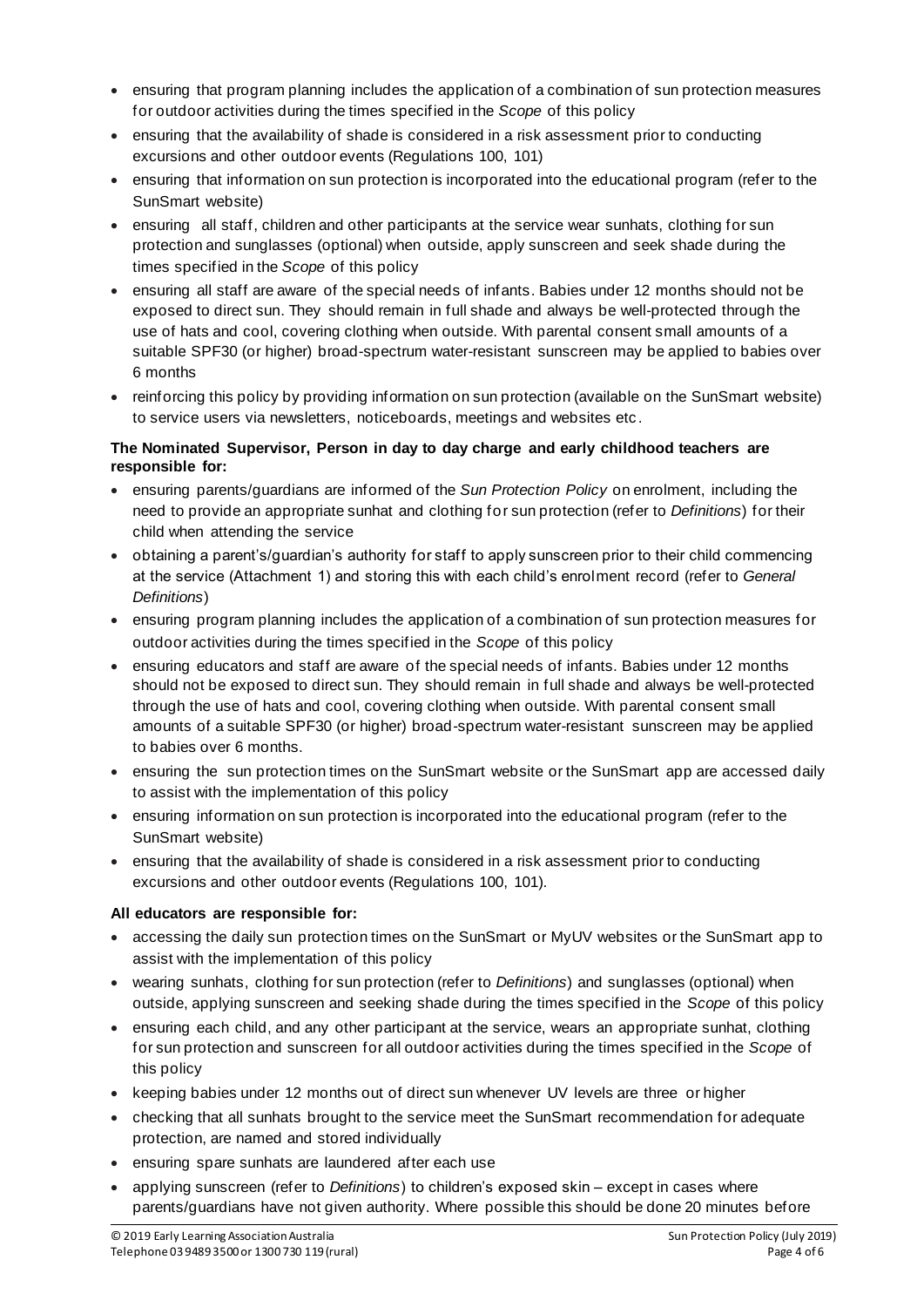going outdoors. Children, where appropriate, will be encouraged to apply sunscreen with the assistance of an educator (sunscreen is to be reapplied every two hours)

- storing sunscreen in a cool place and monitoring the expiry date including for sunscreen supplied by parents/guardians
- ensuring that children without appropriate sunhats or clothing for sun protection play in the shade or in a suitable area protected from the sun
- encouraging children to seek shade when playing outside and utilise shaded areas for outdoor equipment that is not fixed during the times specified in the *Scope* of this policy
- encouraging children to wear sunhats when travelling to and from the service
- ensuring that sun protection strategies are a priority when planning excursions
- co-operating with their employer with respect to any action taken by the employer to comply with the *Occupational Health and Safety Act 2004*.

#### **Parents/guardians are responsible for:**

- providing a named, SunSmart approved sunhat (refer to *Definitions*) for their child's use at the service
- applying sunscreen to their child before the commencement of each session during the times specified in the *Scope* of this policy
- providing written authority for staff to apply sunscreen to their child
- providing, at their own expense, an alternative sunscreen to be left at the service if their child has a particular sensitivity to the sunscreen provided by the service
- wearing a sunhat, clothing for sun protection (refer to *Definitions*) and sunglasses (optional) when outside at the service, applying sunscreen and seeking shade during the times specified in the *Scope* of this policy.

#### **Volunteers and students, while at the service, are responsible for following this policy and its procedures.**

# **EVALUATION**

In order to assess whether the values and purposes of the policy have been achieved, the Approved Provider and Person with Management or Control will:

- regularly seek feedback from educators, staff, parents/guardians, children, management and all affected by the policy regarding its effectiveness
- monitor the implementation, compliance, complaints and incidents in relation to this policy
- keep the policy up to date with current legislation, research, policy and best practice
- revise the policy and procedures as part of the service's policy review cycle, or as required
- notify parents/guardians at least 14 days before making any change to this policy or its procedures.

# **ATTACHMENTS**

• Attachment 1: Authority for staff to administer sunscreen

### **AUTHORISATION**

This policy was adopted by the Approved Provider of Hughesdale Kindergarten on 14 October 2020.

# **REVIEW DATE: OCTOBER 2023**

# **ACKNOWLEDGEMENTS**

This policy has been reviewed and approved by Cancer Council Victoria on July 2019.